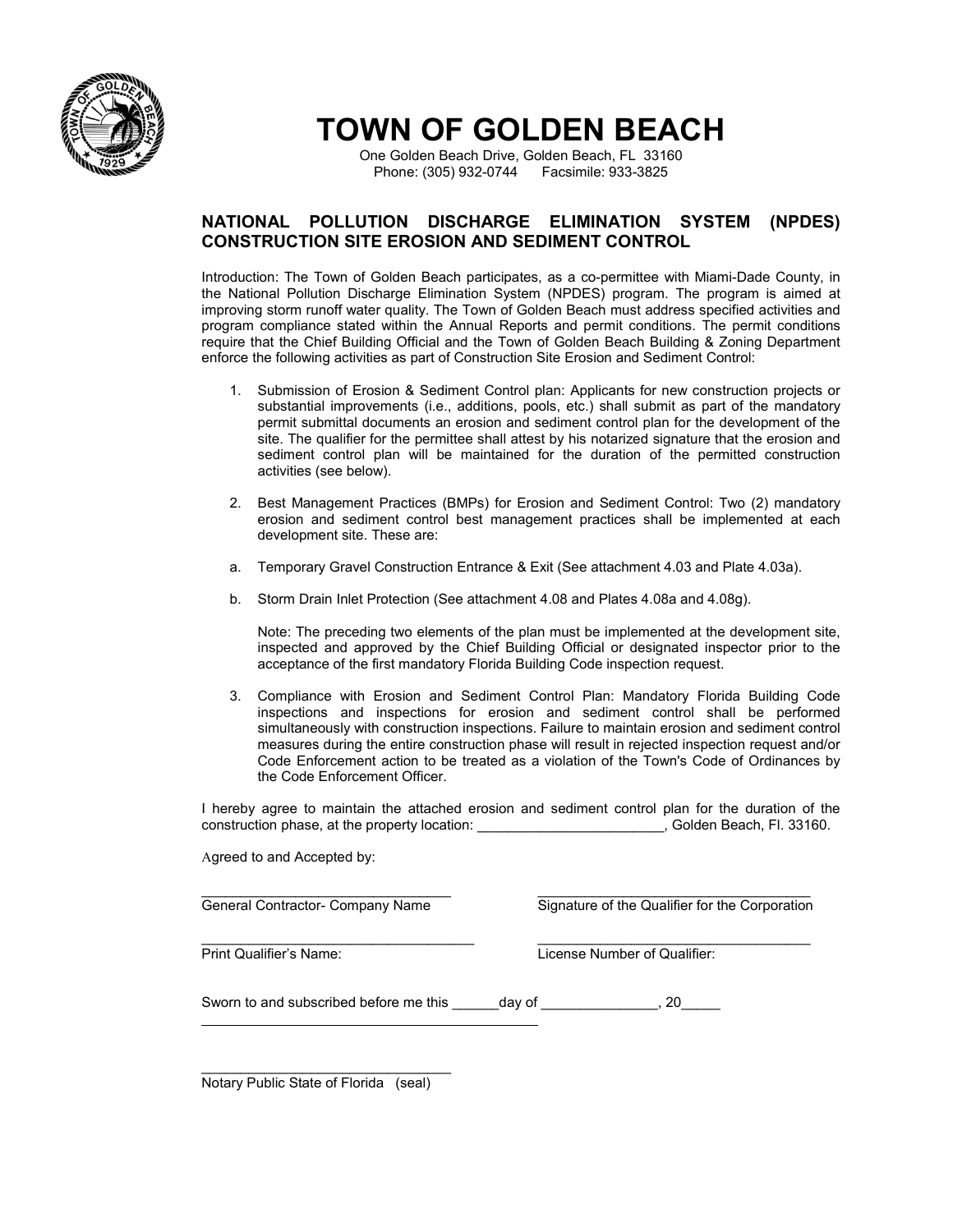# **4.03 TEMPORARY GRAVEL CONSTRUCTION ENTRANCE & EXIT (ES BMP 1.01)**

# **Definition**

A stone stabilized pad located at points of vehicular ingress and egress on a construction site.

## **Purpose**

To stabilize entrances to the construction site and reduce the amount of sediment transported onto public roads by motor vehicles or runoff.

#### **Conditions Where Practice Applies**

Wherever traffic will be leaving a construction site and moving directly onto a public road or other paved area.

#### **Planning Considerations**

Construction entrances provide an area where mud can be removed from construction vehicle tires before they enter a public road. If the action of the vehicle traveling over the gravel pad is not sufficient to remove most of the mud, then the tires must be washed before the vehicle enters a public road. If washing is used, provisions must be made to intercept the wash water and trap the sediment before it is carried off-site. Construction entrances should be used in conjunction with the stabilization of construction roads to reduce the amount of mud picked up by construction vehicles.

## **Design Criteria**

#### Aggregate Size

FDOT No. 1 Coarse Aggregate (1.5 - 3.5 inch stone)(4 - 9 cm) should be used. Wood chips may be used for single family residential construction, provided that they can be prevented from floating away in a storm.

#### Entrance Dimensions

The aggregate layer must be at least 6 inches (15 cm) thick. It must extend the full width of the vehicular ingress and egress area. The length of the entrance must be at least 50 feet (20 m). The entrance must widen at its connection to the roadway in order to accommodate the turning radius of large trucks. (See Plate 4.03a)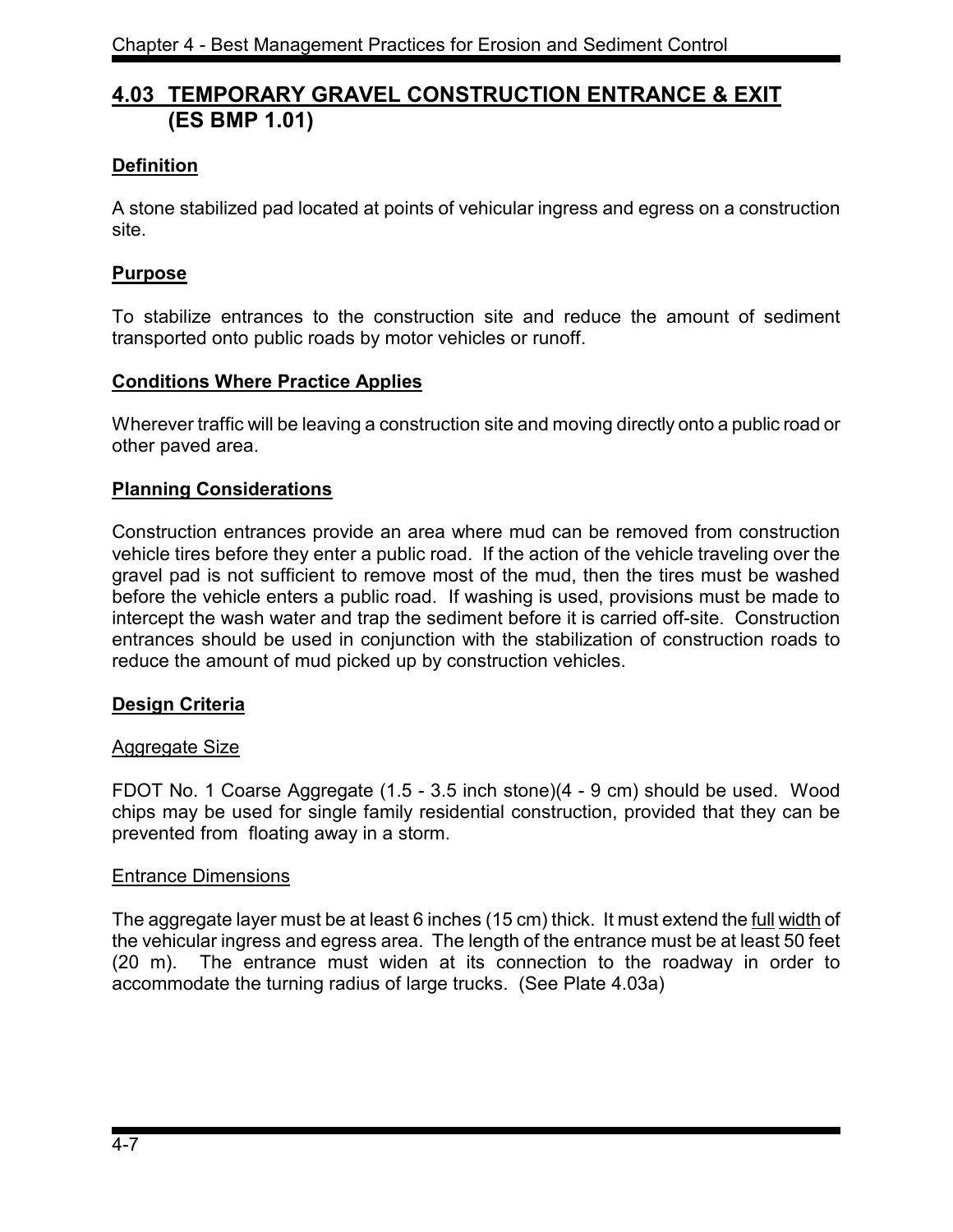

**Plate 4.03a** Temporary Gravel Construction Entrance Source: Erosion Draw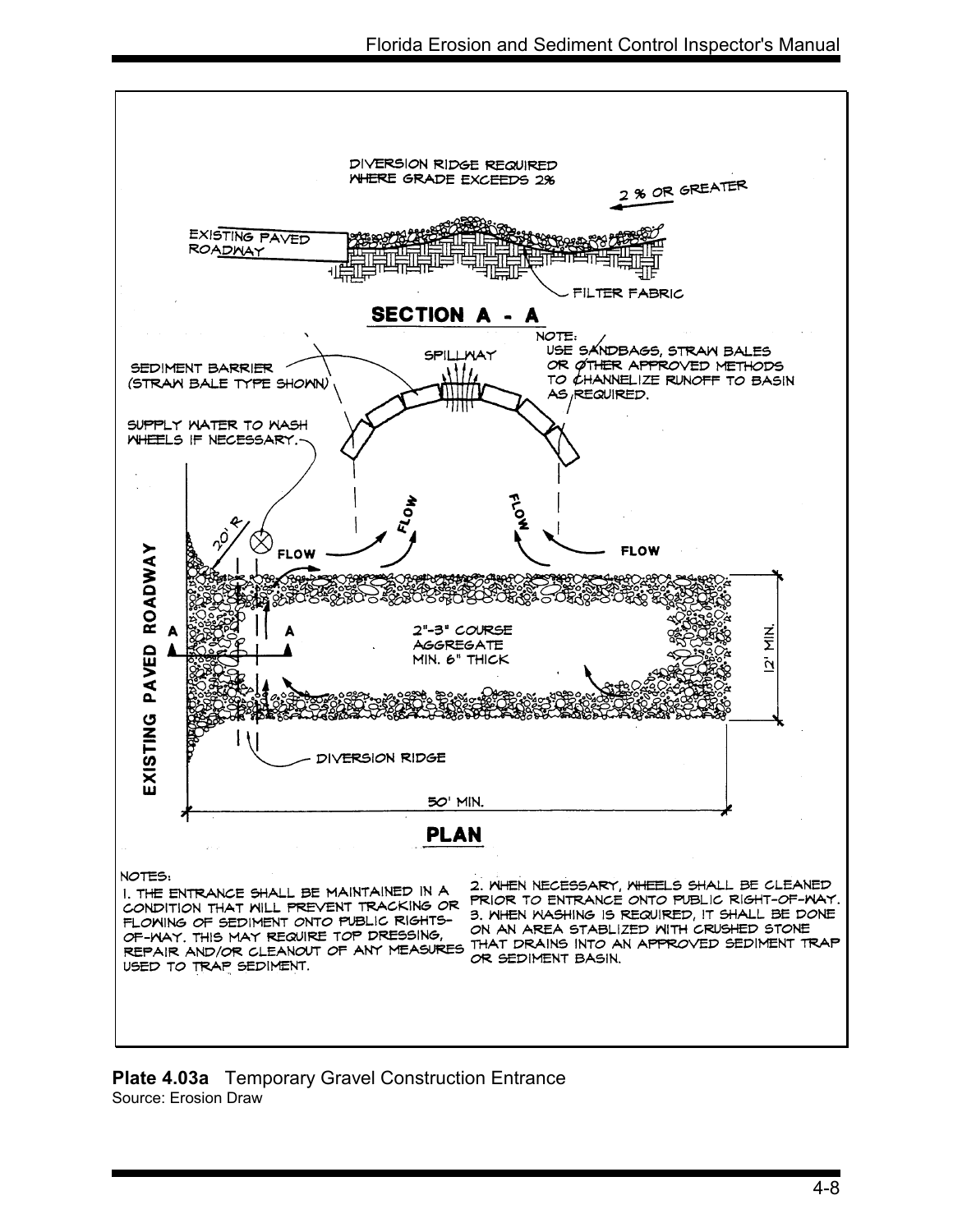# **4.08 STORM DRAIN INLET PROTECTION (ES BMP 1.08)**

## **Definition**

A sediment filter or an excavated impounding area around a storm drain drop inlet or curb inlet.

#### **Purpose**

To prevent sediment from entering storm water conveyance systems prior to permanent stabilization of the disturbed area.

#### **Condition Where Practice Applies**

Where storm drain inlets are to be made operational before permanent stabilization of the disturbed drainage area. Different types of structures are applicable to different conditions (see Plates 4.08a through 4.08h).

#### **Planning Considerations**

Storm sewers which are made operational before their drainage area is stabilized can convey large amounts of sediment to receiving waters. In case of extreme sediment loading, the storm sewer itself may clog and lose most of its capacity. To avoid these problems, it is necessary to prevent sediment from entering the system at the inlets.

This section contains several types of inlet filters and traps which have different applications dependent upon site conditions and type of inlet. Other innovative techniques for accomplishing the same purpose are encouraged, but only after specific plans and details are submitted to and approved by the stormwater permitting agency.

Note that these various inlet protection devices are for drainage areas of less than one acre (0.4 ha). Runoff from large disturbed areas should be routed through a TEMPORARY SEDIMENT TRAP - Section 4.25 (ES BMP 1.25).

#### **Design Criteria**

- 1. The drainage area shall be no greater than 1 acre (0.4 ha).
- 2. The inlet protection device shall be constructed to facilitate clean out and disposal of trapped sediment and to minimize interference with construction activities.
- 3. The inlet protection devices shall be constructed so that any resultant ponding or stormwater will not cause excessive inconvenience or damage to adjacent areas or structures.
- 4. Design criteria more specific to each particular inlet protection devices will be found on Plates 4.08a-h.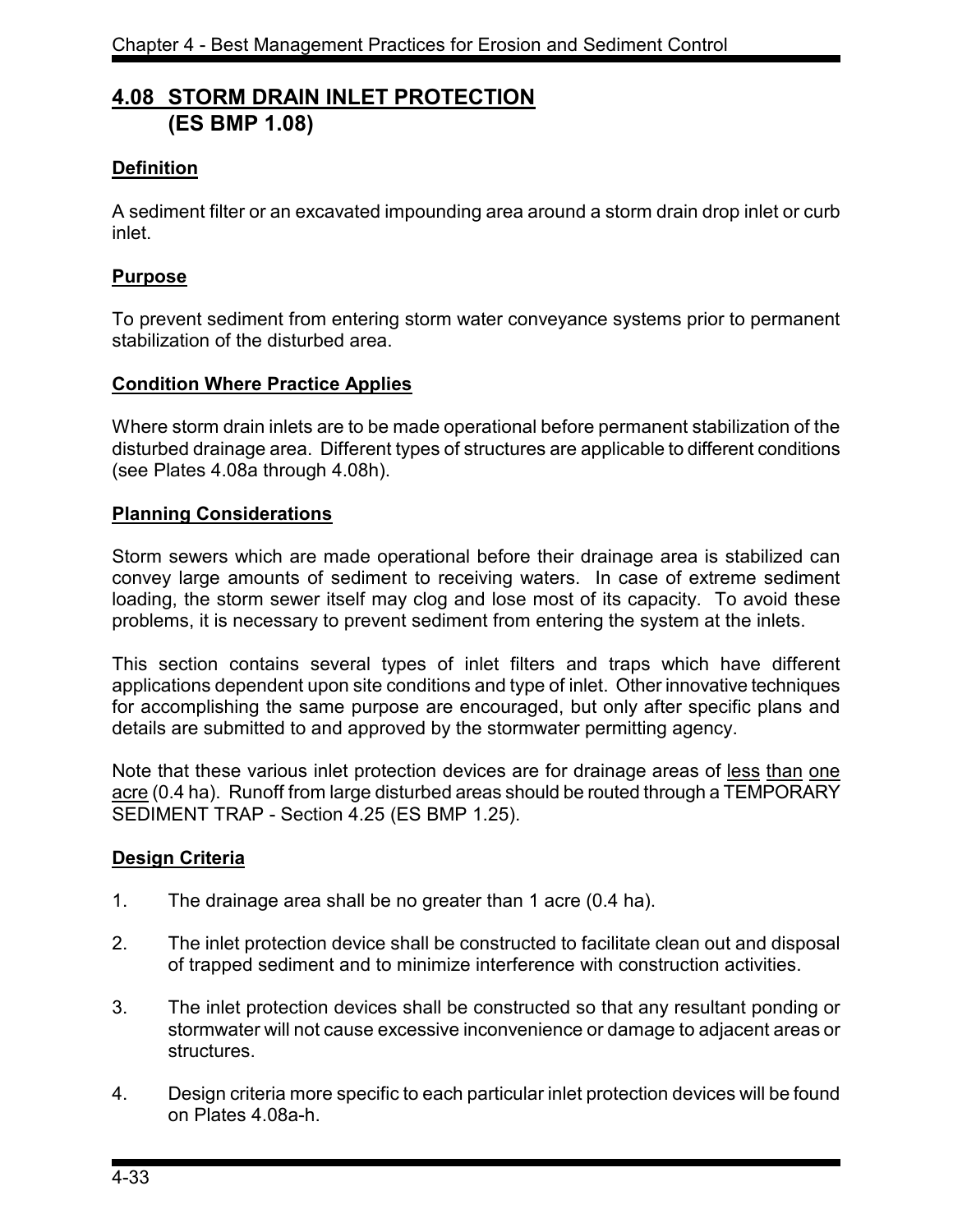

**Plate 4.08a** Straw Bale Drop Inlet Sediment Filter Source: Michigan Soil Erosion and Sedimentation Control Guidebook